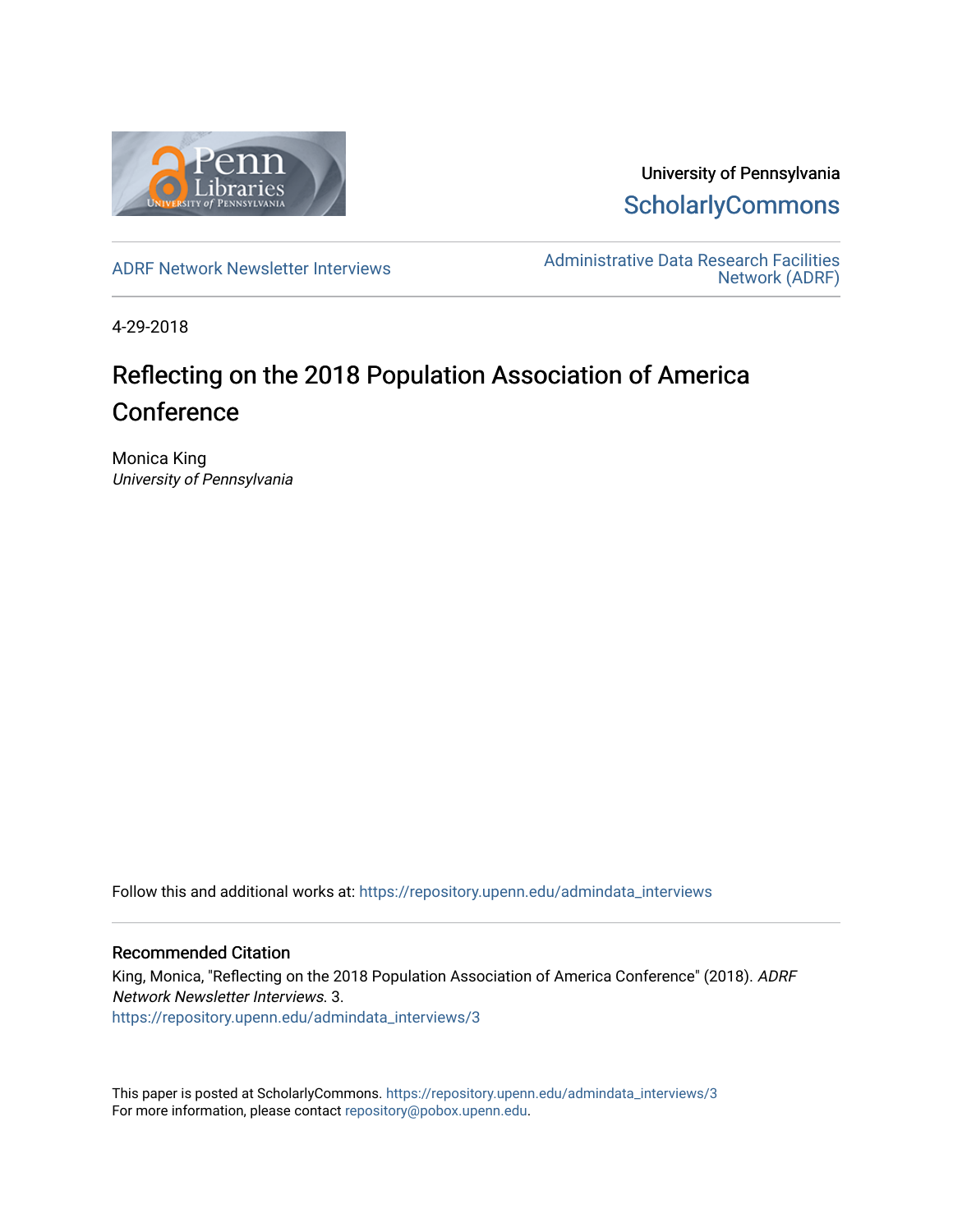## Reflecting on the 2018 Population Association of America Conference

### Creative Commons License



This work is licensed under a [Creative Commons Attribution-Noncommercial-No Derivative Works 4.0](http://creativecommons.org/licenses/by-nc-nd/4.0/) [License](http://creativecommons.org/licenses/by-nc-nd/4.0/).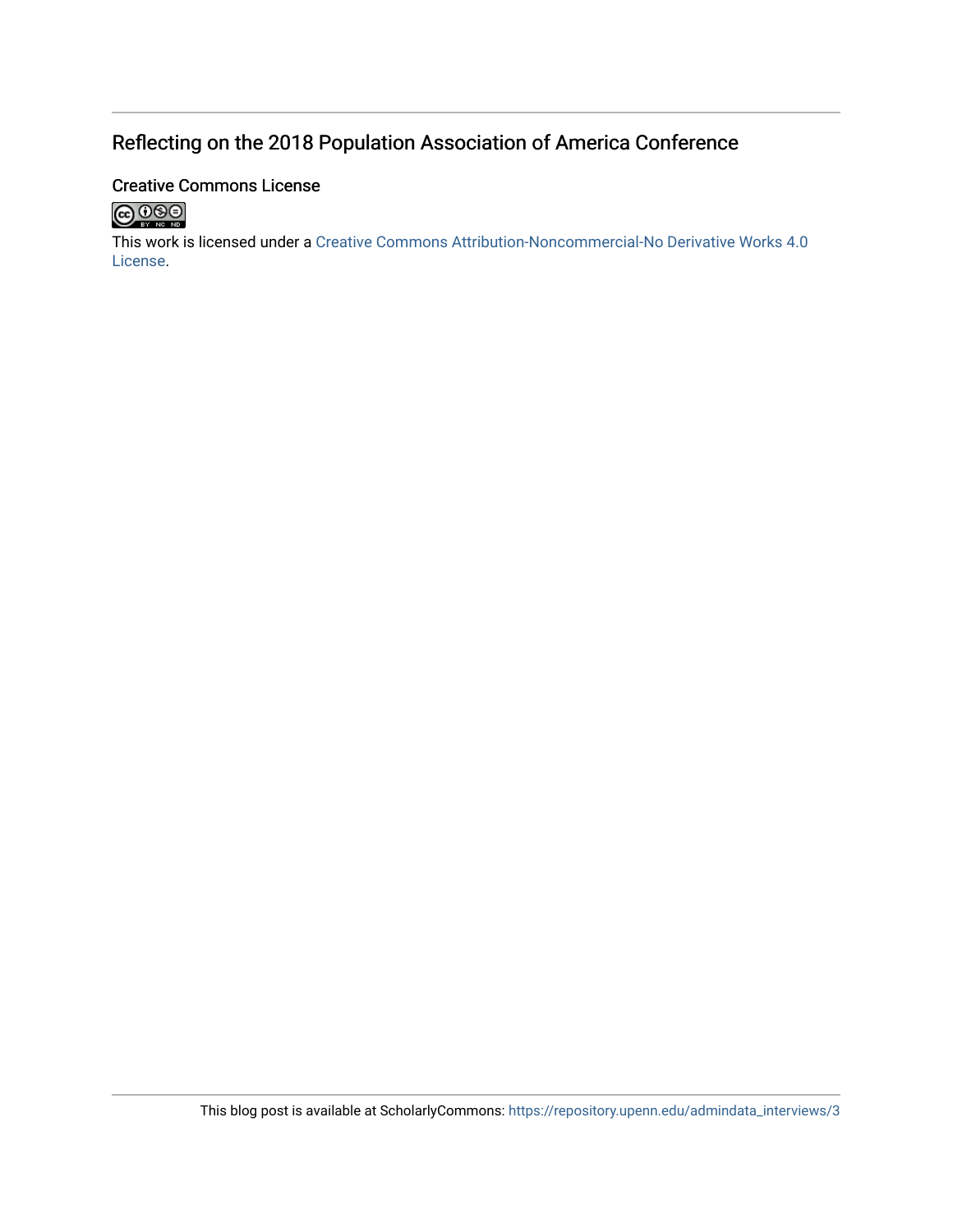### **Reflecting on the 2018 Population Association of America Conference**

April 29, 2018 By Monica King

This past week, the Population [Association](http://www.populationassociation.org/) of America (PAA) held its annual conference in Denver. For those who are not familiar, PAA is the largest demography and population studies conference in the country. Its annual conference draws an interdisciplinary audience that includes several thousand researchers and professionals with backgrounds in economics, demography, sociology, public health, and many other areas of study. While demography has traditionally relied on nationally representative surveys and Censuses as primary data sources to answer important research questions, there has been a trend toward using administrative data in recent years.

This year's conference program certainly reflects these recent trends. Over the course of two and a half days, PAA hosted multiple sessions on the uses of administrative data as well as additional sessions on applications of social media data and data from the private sector.

As I attended these sessions, I noted three ways the conference highlighted the value of administrative data.

First, I was impressed by the breadth of research topics that were addressed with administrative data. From evaluating the effect of a \$15 minimum wage to understanding how gender composition of doctoral peers influence graduation rates, PAA showcased the power of administrative data in answering interesting and policyrelevant questions across a range of research domains that could not have been answered with survey data alone.

Second, the conference highlighted the administrative data landscape at the Federal level, presenting both current opportunities and future advances. The conference first underscored the opportunities for researchers to access and use federal survey and administrative data through the Federal Statistical Restricted Data Centers. Another session then brought together leaders who laid out the vision for a new national data entity that would facilitate federal data access for statistical purposes.

Finally, I was thrilled to see a few presentations on building the administrative data infrastructure beyond the federal level. Researchers from Washington state and Minnesota presented their plans to create comprehensive, linked databases that would enable researchers to learn more about the policy changes on its residents.

As I reflect on these presentations and the ensuing discussions in the room, it became clear that there are lingering questions on using administrative data. From the researcher perspective, it's easy to buy into the benefits of using administrative data, but accessing these data and working with the idiosyncrasies of these new data sources present significant challenges. From the practitioner